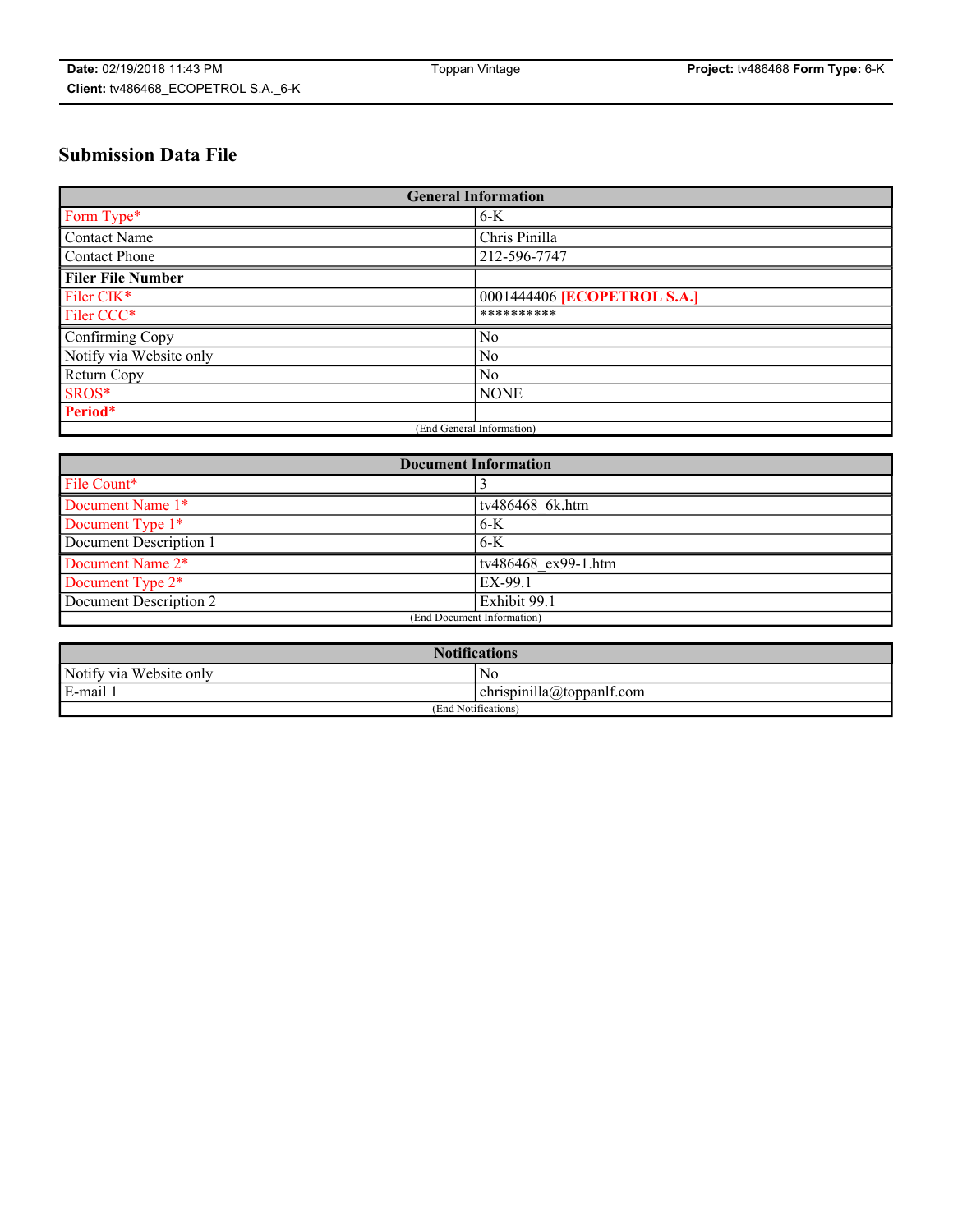**Date:** 02/19/2018 11:43 PM Toppan Vintage **Project:** tv486468 **Form Type:** 6-K **Client:** tv486468\_ECOPETROL S.A.\_6-K **File:** tv486468\_6k.htm **Type:** 6-K **Pg:** 1 of 2

### **UNITED STATES SECURITIES AND EXCHANGE COMMISSION Washington, D.C. 20549**

### **FORM 6-K**

### **REPORT OF FOREIGN PRIVATE ISSUER PURSUANT TO RULE 13a-16 OR 15d-16 UNDER THE SECURITIES EXCHANGE ACT OF 1934**

For the month of February, 2018 Commission File Number 001-34175

# ECOPETROL S.A.

(Exact name of registrant as specified in its charter)

N.A.

(Translation of registrant's name into English)

COLOMBIA

(Jurisdiction of incorporation or organization)

Carrera 13 No. 36 – 24 BOGOTA D.C. – COLOMBIA

(Address of principal executive offices)

Indicate by check mark whether the registrant files or will file annual reports under cover of Form 20-F or Form 40-F.

Form 20-F  $\boxtimes$  Form 40-F  $\Box$ 

Indicate by check mark if the registrant is submitting the Form 6-K in paper as permitted by Regulation S-T Rule 101(b)(1)

 $Yes \Box$  No  $\boxtimes$ 

Indicate by check mark if the registrant is submitting the Form 6-K in paper as permitted by Regulation S-T Rule 101(b)(7)

 $Yes \Box$  No  $\boxtimes$ 

Indicate by check mark whether the registrant by furnishing the information contained in this form is also thereby furnishing the information to the Commission pursuant to Rule 12g3-2(b) under the Securities Exchange Act of 1934.

 $Yes \Box$  No  $\boxtimes$ 

If "Yes" is marked, indicate below the file number assigned to the registrant in connection with Rule 12g3-2(b): 82-  $N/A$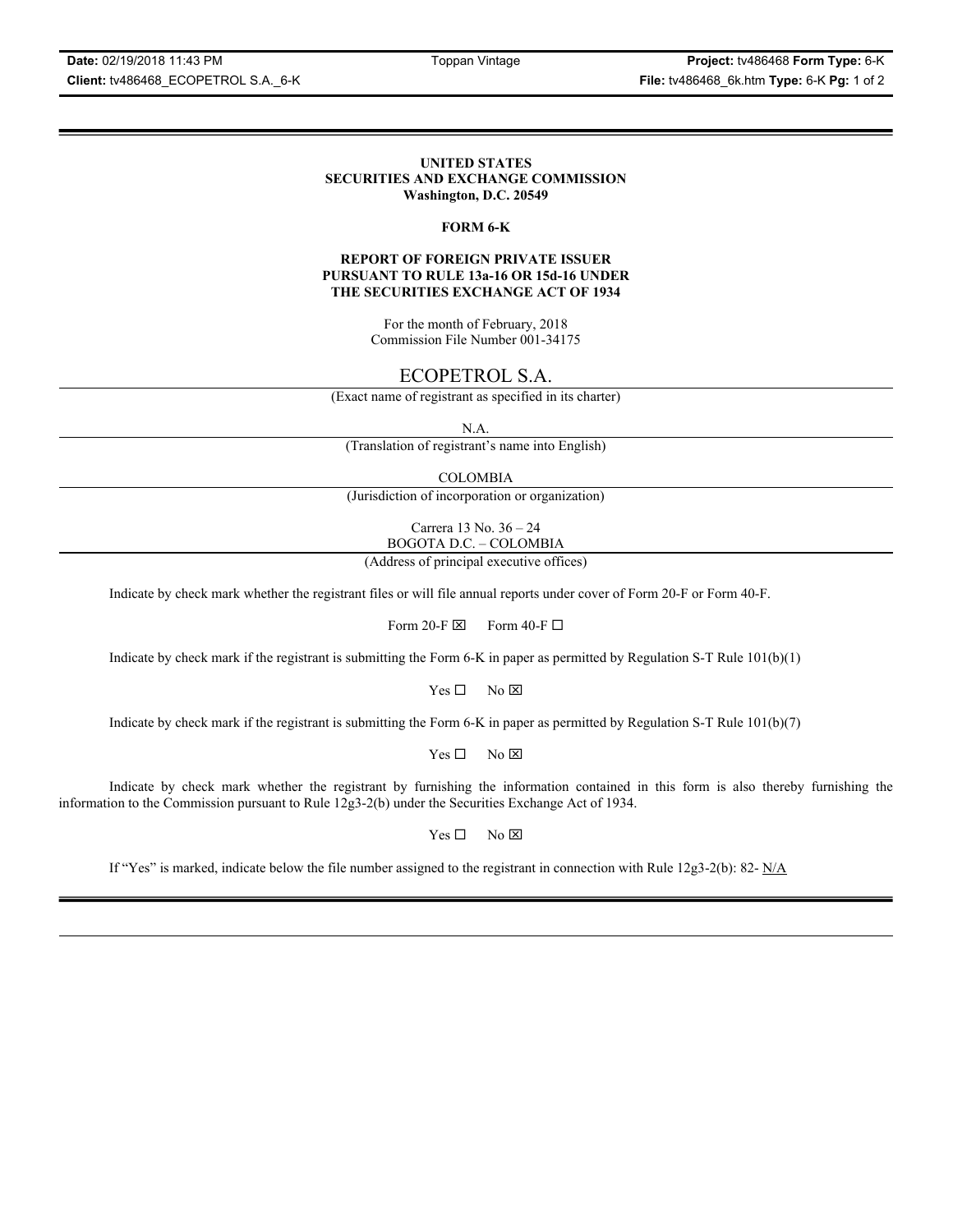### **SIGNATURES**

Pursuant to the requirements of the Securities Exchange Act of 1934, the registrant has duly caused this report to be signed on its behalf by the undersigned, thereunto duly authorized.

Ecopetrol S.A.

By: /s/ María Fernanda Suárez Name: María Fernanda Suárez Title: Chief Financial Officer

Date: February 20, 2018